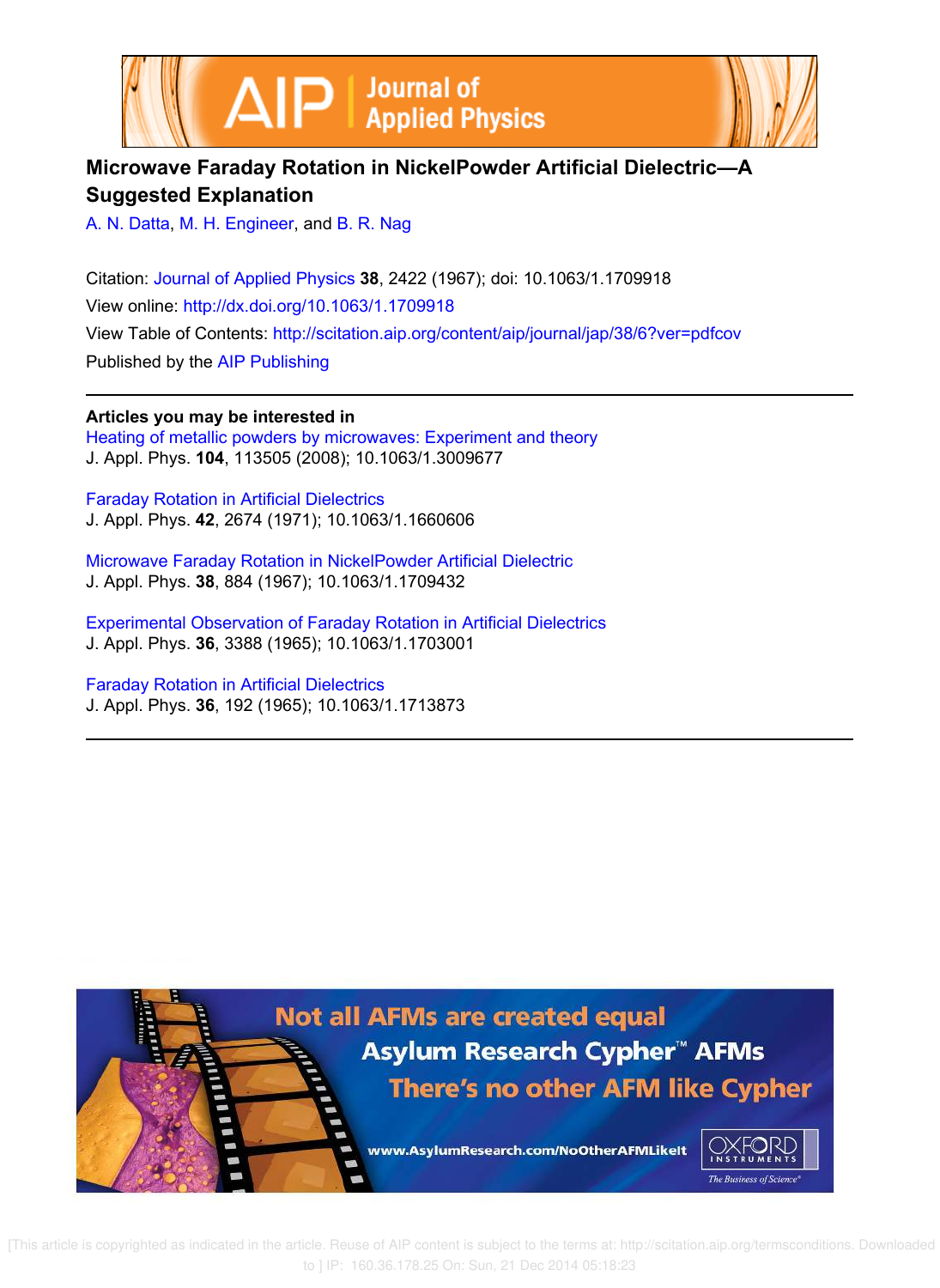specimens and dislocations acquired a jagged appearance because of pinning. by defect clusters generated during irradiation.

#### ACKNOWLEDGMENTS

The authors are indebted to Professor J. F. Breedis of the Department of Metallurgy, Massachusetts Institute of Technology, for many valuable discussions and suggestions. They acknowledge the use of the

JOURNAL OF APPLIED PHYSICS

facilities of the Cyclotron Laboratory and thank Professor A. M. Bernstein as well as E. F. White, F. J. Fay, and W. M. Bucelewicz for their cooperation. R. L. Goss and L. 1. Sudenfield of the Department of Metallurgy gave valuable assistance with the experimental work. Financial support by the National Aeronautics and Space Administration under Grant NsG-496 to the Center for Space Research, Massachusetts Institute of Technology, is acknowledged.

VOLUME 38, NUMBER 6 MAY 1967

# Microwave Faraday Rotation in Nickel-Powder Artificial Dielectric-A Suggested Explanation

A. N. DATTA, M. H. ENGINEER AND B. R. NAG

*Institute of Radio Physics and Electronics, University of Calcutta, Calcutta, India*  (Received 17 October 1966)

It is shown that the anisotropic permeability of the magnetic particles constituting an artificial dielectric provides an explanation for the rotation of the plane of polarization and the variation of the attenuation of a plane-polarized electromagnetic signal propagating through the dielectric in the presence of a longitudinal magnetic field. The attenuation curve is found to be readily explainable from the nature of variation of the power transmitted into the particles. A more detailed agreement between experimentally observed rotation, attenuation, and computed values is shown to follow if Lewin's formulas for the permeability and permittivity of an artificial dielectric is assumed to be valid also for circularly polarized signals. The effect of the size and permeability of the metal particles on the figure of merit of rotation is also discussed.

#### 1. INTRODUCTION

The properties of an artificial dielectric composed of magnetic metal powders in the presence of a steady magnetic field have been reported in a previous communication by Engineer, Nag, and Datta.<sup>1</sup> It has been found that the plane of polarization of a linearly polarized wave is rotated when propagating through the dielectric. The angle of rotation first increases with increasing magnetic field and after passing through a maximum finally decreases with the magnetic field. The plane-polarized wave for large magnetic fields is also converted to a nearly circularly polarized wave. The attenuation of the signal was found to decrease with the magnetic field after showing a small initial increase. In this article an explanation of these observed features is suggested.

# 2. SUGGESTED EXPLANATION

The nickel particles used in the experiment have a complex permeability tensor in the presence of a dc magnetic field. It is suggested that the observed facts may be explained by considering the effect of this tensor character of the permeability on the signal propagating through the dielectric. Since the conductivity of the particles is high, the propagation constants  $\Gamma_{\pm}$  (= $\alpha_{\pm}$ + *j* $\beta_{\pm}$ ) corresponding to the two directions of rotation of a circularly polarized wave may be written as

$$
\alpha_{\pm}^{2} = \frac{1}{2}k[\mu_{\pm}^{\prime\prime} + (\mu_{\pm}^{\prime\prime 2} + \mu_{\pm}^{\prime 2})^{1/2}] \tag{1}
$$

$$
\beta_{\pm}^{2} = \frac{1}{2}k \left[ (\mu_{\pm}^{\'\prime 2} + \mu_{\pm}^{\'\prime 2})^{1/2} - \mu_{\pm}^{\'\prime 2} \right],
$$
 (2)

where  $k = \omega \mu_0 \sigma$ ;  $\omega$  is the angular frequency of the signal,  $\mu_0$  is the free space permeability,  $\sigma$  is the conductivity, and  $\mu'$  and  $\mu''$  are the real and imaginary parts of the scalar permeabilities. The  $\pm$  sign corresponds to the clockwise and anticlockwise direction of rotation, respectively.

As  $\mu$ <sup>'</sup> changes little and  $\mu$ <sup>'</sup> is nearly equal to zero,  $\Gamma$  remains practically stationary in magnitude and phase for changes in the dc magnetic field. On the other hand,  $\alpha_+$  shows a resonance maximum and  $\beta_+$ exhibits an oscillatory variation. Thus when a plane polarized wave is incident on the particles, the two counter-rotating circularly polarized waves which make up the incident signal will have two different transmission coefficients. Power transmitted into the metallic particles per unit area due to the positively rotating component of unit amplitude is given by

$$
(P_t)_+ = \frac{2\beta_0}{\omega\mu_0} \frac{(\beta_+/\beta_0)\mu_+ + (\alpha_+/\beta_0)\mu_+'}{[(\alpha_+/\beta_0)\mu_+ - (\beta_+/\beta_0)\mu_+']^2 + [(\beta_+/\beta_0)\mu_+ + (\alpha_+/\beta_0)\mu_+']^2'}
$$
(3)

where  $j\beta_0$ = free-space propagation constant.

<sup>1</sup> M. H. Engineer, A. N. Datta, and B. R. Nag, J. Appl. Phys. (to be published).

 <sup>[</sup>This article is copyrighted as indicated in the article. Reuse of AIP content is subject to the terms at: http://scitation.aip.org/termsconditions. Downloaded to ] IP: 160.36.178.25 On: Sun, 21 Dec 2014 05:18:23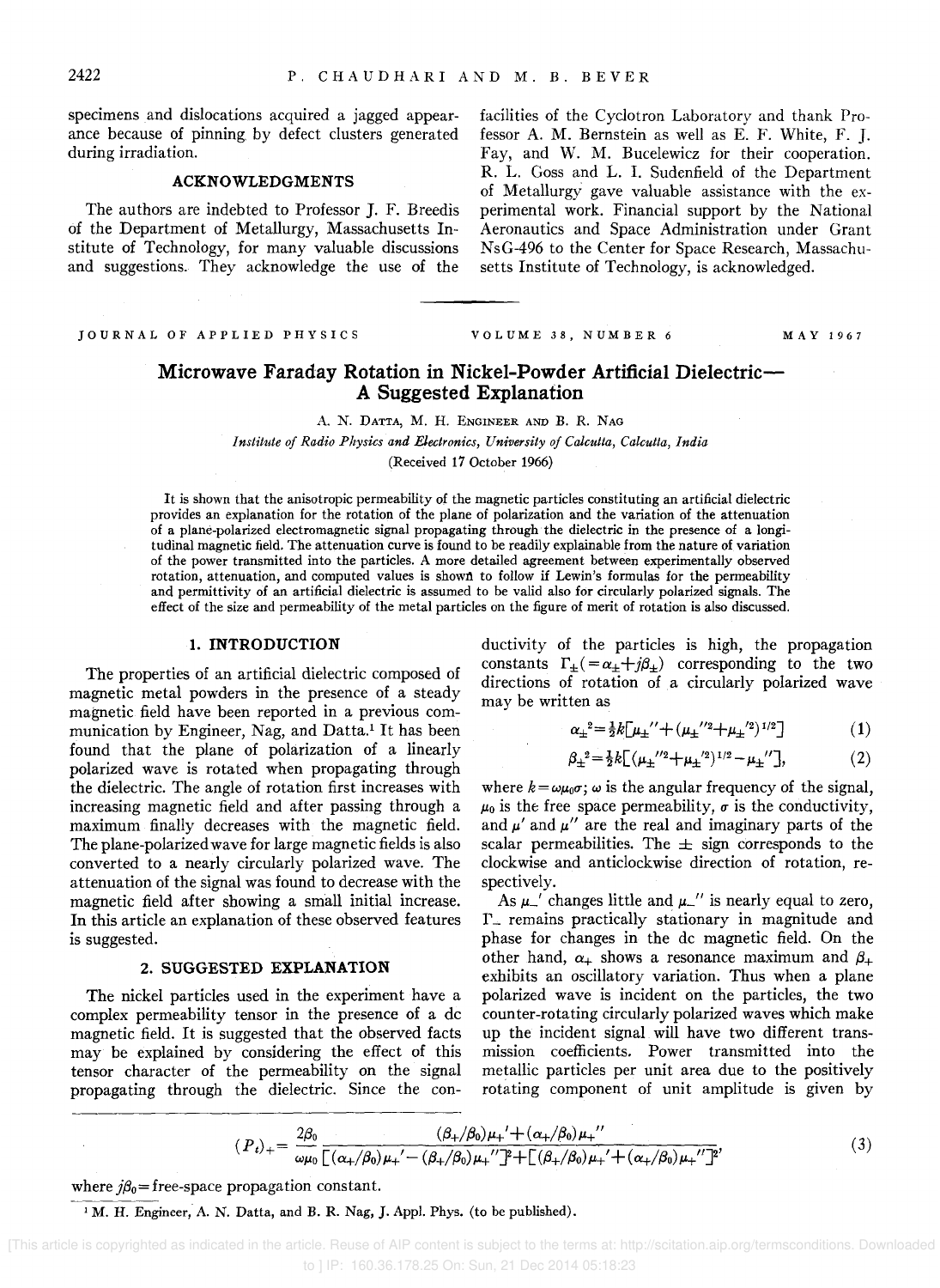On calculating  $(P_t)_+$  (shown in Fig. 1) with representative values of  $\mu_+$ ' and  $\mu_+$ '', one finds that  $(P_t)_+$ after a small initial increase decreases rapidly with increasing magnetic field, attains a minimum at the resonance and then again increases slowly. Power transmitted into the metallic particles due to the counter rotating component is, however, approximately independent of the field. The attenuation of the signal transmitted through the dielectric is due to the power absorbed by the metallic particles and would thus vary with the magnetic field in the same fashion as  $\{(P_t)_++(P_t)_-\}$  (as shown in Fig. 1). The plot agrees qualitatively with the experimental characteristic.

This agreement suggests that the rotation of the transmitted signal will also be due to the tensor character of the permeability of the particles. The phase and magnitude of the two counter-rotating circularly polarized fields scattered by the metallic particles will be different due to the anisotropic nature of the permeability tensor. The field transmitted through the artificial dielectric is the sum of all these scattered signals coming from the different scattering centers combined with the incident signal. One may thus expect that the output signal will be elliptically polarized with its principal axis rotated with respect to the initial direction of polarization, since the oppositely circularly polarized signals constituting the scattered signal have different amplitudes as well as different phase.

A detailed quantitative analysis of scattering from the spherical anisotropic particles is extremely complicated. However, an estimate of this rotation may be obtained if we assume that Lewin's formulas<sup>2</sup> for effective permeability and permittivity of a mixture hold even for circularly polarized fields. Lewin's expressions for



FIG. 1. Attenuation of the transmitted signal- at different FIG. 1. Attenuation of the transmitted signal at different values magnetic fields: (a)  $-$ - theoretical curves for different values of  $c$ , (b)  $-$ -  $-$  experimental curve, (c)  $-$ -- relative attenuation (reduced  $\frac{1}{4}$ ) obtained from Eq. (3).

<sup>2</sup> L. Lewin, J. Inst. Elec. Engrs. (London) 94, 65 (1947).



FIG. 2. Faraday rotation in the artificial dielectric at different magnetic fields:  $(a)$  --- theoretical curves for different values of  $c$ , (b)  $---$  experimental curve.

the specific magnetic permeability and the specific inductive capacity *K* of a mixture are

$$
K = K_1 \left\{ 1 + \frac{3f}{\left[ \left( K_P + 2K_1 \right) / \left( K_P - K_1 \right) \cdots f \right]} \right\}
$$
 (4)

$$
\mu = \mu_1 \bigg\{ 1 + \frac{3f}{\left[ (\mu_P + 2\mu_1) / (\mu_P - \mu_1) - f \right]} \bigg\}, \qquad (5)
$$

where  $f$  is the fractional volume of the particles in the mixture;  $K_1$  and  $\mu_1$  are respectively the dielectric constant and specific magnetic permeability of the medium in which the particles are embedded;  $K_P$  and  $\mu_P$  are the effective dielectric constant and the specific magnetic permeability of the particles and are given by

$$
K_P = (\lambda / j\pi a) (K_2 / \mu_2)^{1/2}, \qquad \mu_P = (\lambda / j\pi a) (\mu_2 / K_2)^{1/2}, \quad (6)
$$

where  $K_2$  and  $\mu_2$  are the complex dielectric constant and the specific magnetic permeability of the particles; a is the radius of the particles and  $\lambda$  is the free-space wavelength.

For circularly polarized waves the permeability of the particles is

$$
\mu_2 = \mu_{\pm}' - j\mu_{\pm}''.
$$
 (7)

Putting (7) in (6) and assuming that  $\sigma \gg \omega \epsilon_0 K(\epsilon_0=$ free-space permittivity) one obtains

$$
\mu_P = c \big[ \mu_{i_{\pm}} - j \mu_{r_{\pm}} \big],\tag{8}
$$

where

$$
(j\mu_2)^{1/2} = \mu_{r_{\pm}} + j\mu_{i_{\pm}};
$$
  
\n
$$
\mu_{r_{\pm}} = \sqrt{2}^{-1} [(\mu_{\pm}^{1/2} + \mu_{\pm}^{2})^{1/2} + \mu_{\pm}^{1/2}]^{1/2};
$$
  
\n
$$
\mu_{i_{\pm}} = \sqrt{2}^{-1} [(\mu_{\pm}^{1/2} + \mu_{\pm}^{2})^{1/2} - \mu_{\pm}^{1/2}]^{1/2};
$$
  
\n
$$
c = \lambda (\omega \epsilon_0)^{1/2} / \pi a \sqrt{\sigma}.
$$

Substituting the expression for  $\mu_P$  in (5) we get  $\mu = \mu_{m_{\pm}}' - j\mu_{m_{\pm}}''$ . (9)

 [This article is copyrighted as indicated in the article. Reuse of AIP content is subject to the terms at: http://scitation.aip.org/termsconditions. Downloaded to ] IP: 160.36.178.25 On: Sun, 21 Dec 2014 05:18:23